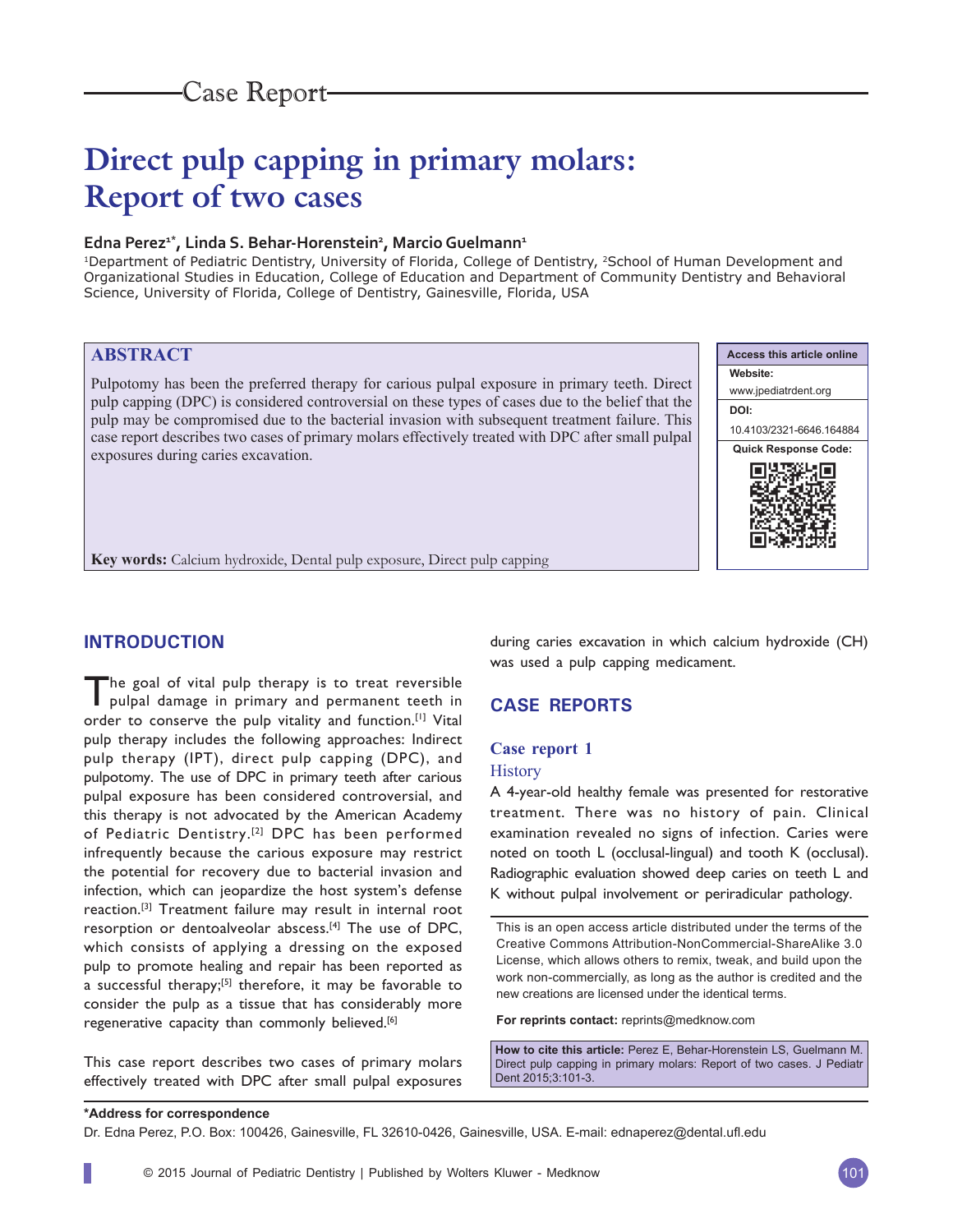### Treatment

After a local anesthetic, rubber dam isolation was used. During caries excavation on tooth K, a pinpoint pulpal exposure occurred. CH (Dycal®, Dentsply Caulk, York, PA, USA) was placed on the exposure site followed by a resin-modified glass ionomer (RMGI) (Vitrebond™, 3M ESPE, St. Paul, MN, USA) liner. The preparation was etched, bonding agent (All-Bond 3®Universal Dental Adhesive System, Bisco, Inc., Schaumburg, IL, USA) applied and a composite restoration (Filtek™ Supreme Ultra Universal Restorative, 3M ESPE, St. Paul, MN, USA) inserted. During caries excavation on tooth L, a pulpal exposure of approximately 2.0 mm was detected and a ferric sulfate (Astringedent®, Ultradent, South Jordan, UT, USA) pulpotomy followed by a stainless steel crown (Hu-Friedy, Chicago, IL, USA) were performed. The patient was examined every 6 months for 24 months. During each appointment, mobility, percussion, and palpation sensitivity tests were performed on both teeth. After 24 months, no evidence of clinical or radiographic pathology was detected on tooth K. On the other hand, tooth L showed radiographic evidence of external root resorption and furcal radiolucency [Figure 1]. As a result, tooth L was extracted, and a space maintainer placed.

#### **Case report 2**

#### **History**

A 6-year-old Caucasian male presented for restorative treatment. Clinical and radiographic examination revealed an asymptomatic tooth I with deep caries on the distal surface.

## Treatment

Following local anesthetic and rubber dam isolation, a disto-occlusal cavity preparation was performed on tooth I. During caries excavation, a pinpoint pulp exposure was detected. The pulp was covered with CH (Dycal®) followed by an RMGI (Vitrebond™) liner. Tooth I was restored with the same technique as explained previously. The patient was examined at 6 and 12 months. At every exam, tests were performed to rule out mobility, pain to percussion or palpation. No evidence of clinical or



**Figure 1:** Radiographs of tooth K - preoperative (a) and at 24 months follow-up (b)

radiographic pathology was detected [Figure 2]. This patient is due for a 6 months follow-up visit, but since the family moved to another state it has not been performed. The plan is for the patient to have a follow-up evaluation with a pediatric dentist at their hometown.

## **DISCUSSION**

During the follow-up visits of case 1, tooth L treated with a pulpotomy showed signs of internal and subsequently external root resorption. This pulp therapy failed even though tooth L had appropriate preoperative clinical and radiographic findings. In contrast, on tooth K a more conservative approach was performed, and this therapy appears to have a successful outcome. The DPC on the tooth I (case 2) demonstrates to be an effective treatment as well.

Although DPC has not yet been viewed as an acceptable treatment for either primary or young permanent teeth after carious pulpal exposure, it may be favorable to consider the pulp as a tissue with regenerative capability.<sup>[6]</sup> The dental pulp has the ability to develop a dentin-like matrix (tertiary dentin) as part of the healing in the dentin-pulp organ.[7] When a pulpal exposure occurs, the amputated pulp can be restored by itself or by the use of capping materials.[8-10]

A previous clinical study reported that DPC on a carious pulpal exposure can be a treatment with successful outcomes<sup>[5]</sup> and the findings from this case report support the use of this pulp therapy on asymptomatic primary teeth.

It is important to mention that for both cases an IPT could have been a feasible option as well, given the history of the absence of symptoms and appropriate clinical and radiographic findings. $[11]$ 

# **CONCLUSION**

The findings from this case report support the use of DPC when a small pulpal exposure occurs during caries excavation on asymptomatic primary teeth.



**Figure 2:** Radiographs of tooth I - preoperative (a) and at 12 months follow-up (b)